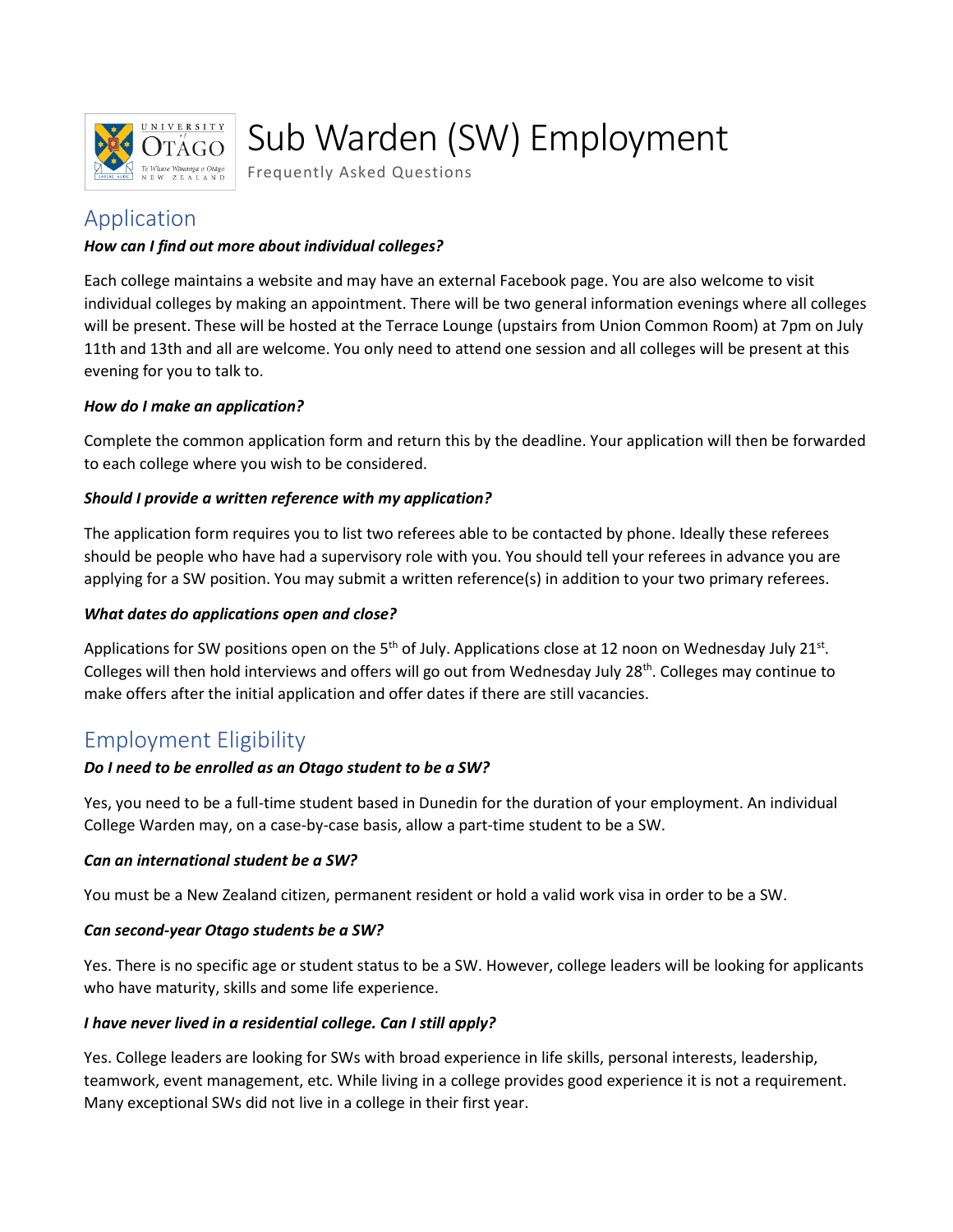# Employment Terms and Conditions

#### *How many hours will I be expected to work?*

In general, each SW will be offered 38 hours of work per fortnight during term time. At certain times during the year such as the training period prior to student arrival these hours will increase.

#### *When does the position start and end?*

SW positions start with pre-arrival training in late January or early February. The starting date may vary for each college. Positions end on the last day of student residence in mid-November.

#### *Can I work a second job as well as being a SW?*

As a SW you have a primary commitment to your own studies and then to your SW role. The SW position is demanding, any further employment should not be to the detriment of your own academic work or your SW position. You should have an open discussion with any college about your situation.

#### *Do I get holidays?*

You will be paid an additional 8% holiday pay on top of your hourly rate. If you go on leave from the College this will be leave without pay. You are not guaranteed work during the mid-semester and between semester break periods although each individual college may negotiate such work arrangements with their SW teams.

#### *Do I receive sick leave entitlement?*

There is no sick leave entitlement until you have worked continuously for six months. If you are ill and cannot work, an individual college may be able to rearrange schedules.

#### *Do I have to stay at the College every night?*

No. However, the essence of the SW role is visibility and interaction with others. Unless you are specifically rostered on for a duty slot you do not have to be at the College. As well as being a SW, you are also a senior resident of the college. It is important that all SWs maintain a highly visible presence in the community.

#### *Will being a SW affect my StudyLink or student allowance?*

Possibly. As a SW you will be earning money and paying tax on your earnings. This may affect your access to a student allowance. Your overall income is considered by StudyLink. You should contact StudyLink directly to discuss your personal situation.

## **Training**

#### *How much training will I receive?*

Most colleges will have a fortnight of training prior to the arrival of residents. Attending training is an invaluable part of SW employment as it equips you with the skills for your role. Additional training and development is provided throughout the course of the year both within each college and between colleges.